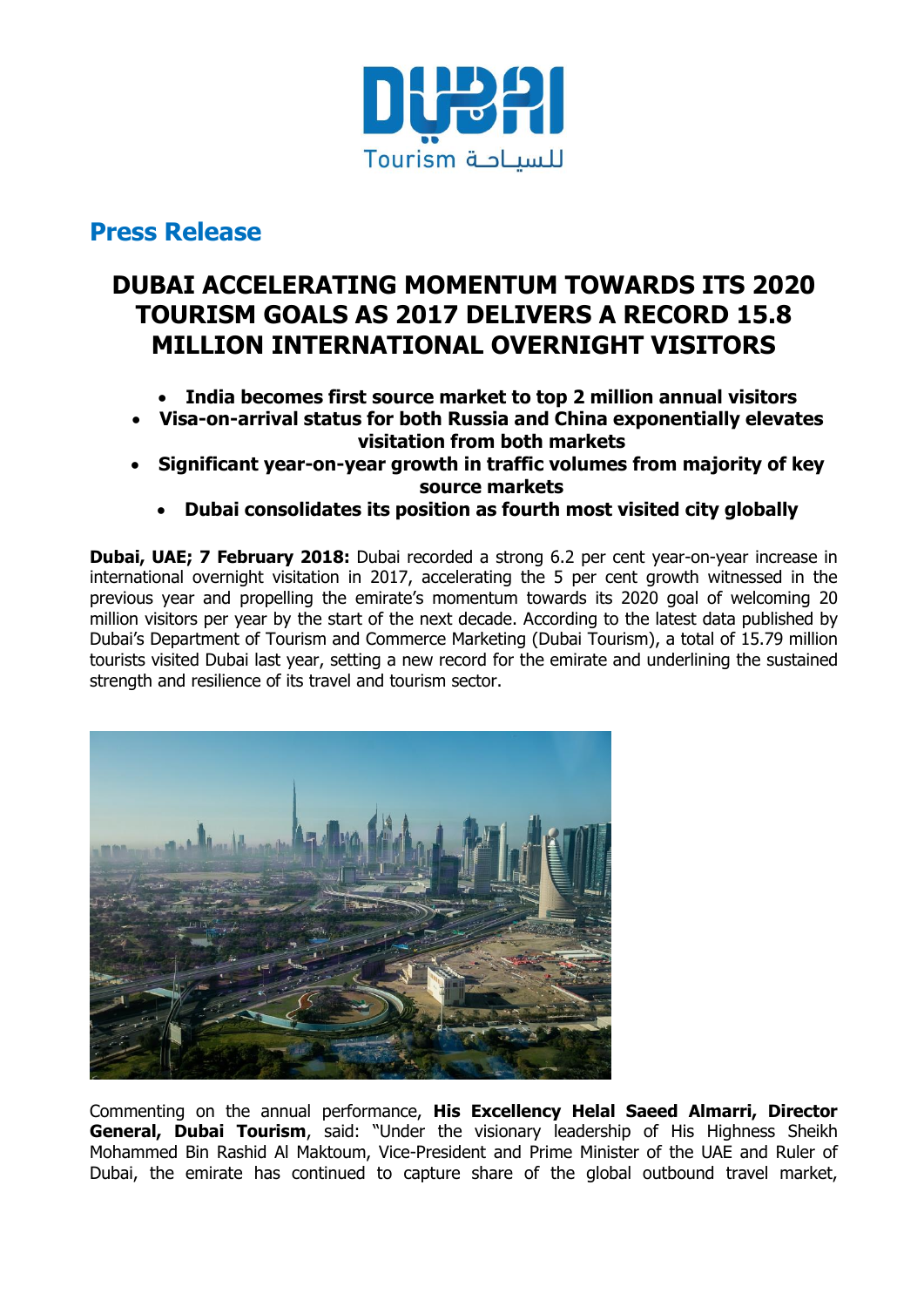

complemented by a significant increase in tourism-driven economic contribution to the country"s GDP. Our strong 6.2 per cent growth in 2017 has allowed us to ramp up the pace towards meeting our 2020 targets, and today Dubai's travel and tourism sector is not only well positioned to offer a superlative destination experience across its eight core strategic propositions, but also geared to accelerate its appeal to the diverse and evolving needs of our global travellers.

"With Dubai firmly consolidating its position as the fourth most visited city globally, we remain confident that our performance, backed by the continued strength of our partnerships across government and private sector stakeholders, will enable us to successfully attain our goals of becoming the #1 most visited city as well as being the most recommended with the highest number of repeat Dubai loyalists."



In terms of country-specific performance, India retained top spot in 2017, contributing 2.1 million visitors, becoming the first country to cross the 2 million mark in a single year. The country"s performance represented a 15 per cent year-on-year increase and validated, among other factors, the success of Dubai Tourism"s ongoing collaboration with Bollywood superstar Shah Rukh Khan in the multi award-winning #BeMyGuest campaign.

The Kingdom of Saudi Arabia (KSA) maintained its second rank, contributing a total of 1.53 million tourists last year. Despite an overall 7 per cent year-on-year drop in visitation, it remained the highest driver of traffic volumes from within the Gulf Cooperation Council (GCC).

Third-placed UK, meanwhile, delivered 1.27 million travellers, rising 2 per cent over 2016, underscoring Dubai's enduring popularity among British travellers despite lingering uncertainty surrounding Brexit that has impacted overall outbound travel growth from this market.

Impressive results from some of Dubai"s remaining top 10 source markets for inbound tourism included fifth-placed China with 764,000 tourists, up 41 per cent while eighth-placed Russia with 530,000 visitors, recording a stellar 121 per cent increase over the previous year. Both markets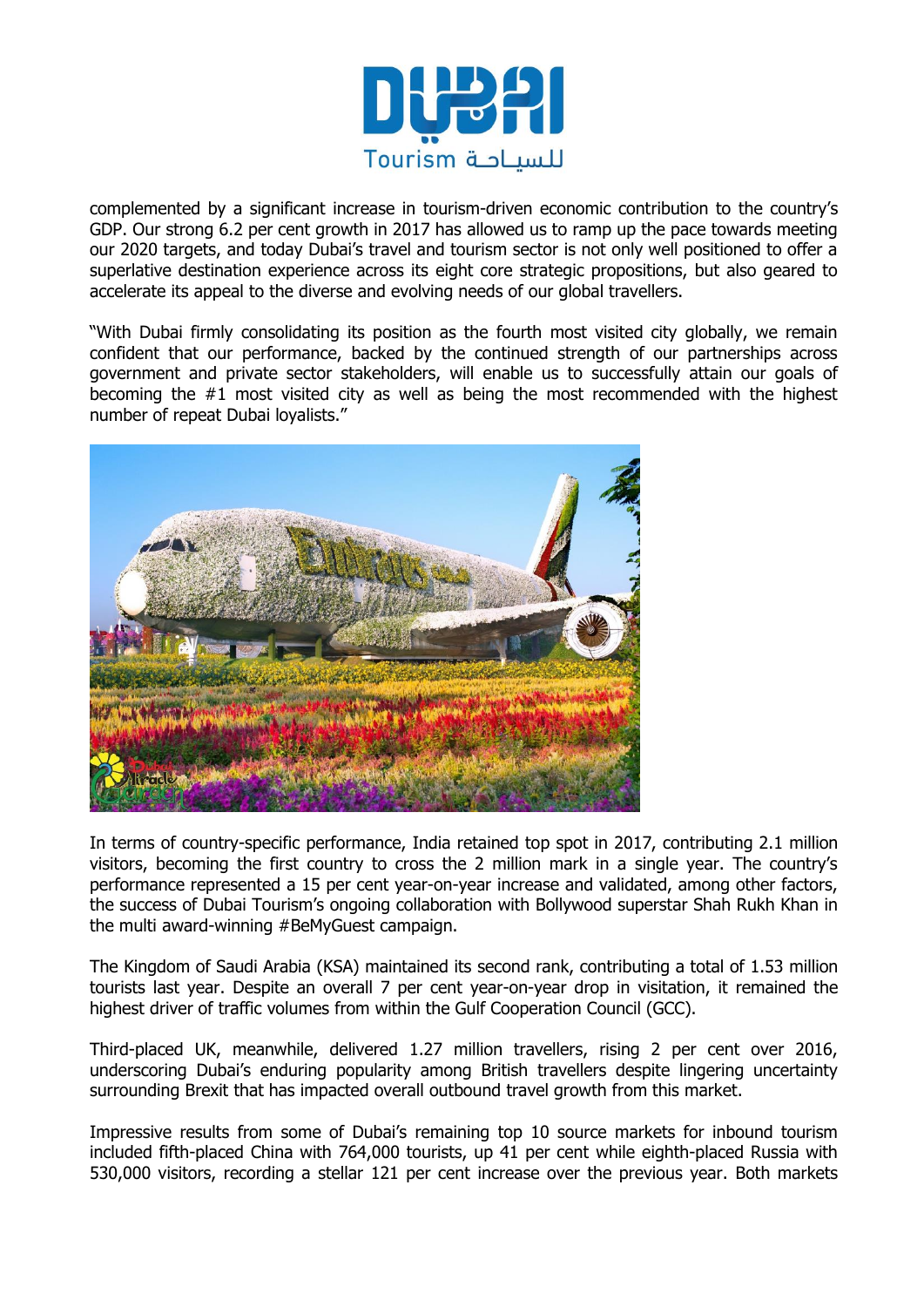

benefited from easier access following the introduction of visa-on-arrival facilities to Chinese and Russian citizens in late 2016 and early 2017, respectively. With increased contributions also from the USA, Germany and Iran, at 633,000, 506,000 and 503,000 visitors respectively, collective gains across all of these markets helped mitigate the decline in visitation observed from some of the regional markets like Oman and Pakistan.

Western Europe replaced the GCC as Dubai's main regional source market with a 21 per cent share, contributing more than 3.2 million travellers, up 5.5 per cent. Although last year's top performer ended 2017 in second place, the GCC region still maintained a high share of volume at 19 per cent, delivering an overall 3.02 million travellers to Dubai. This 4 percentage point decline in GCC share was, however, effectively countered by year-on-year increases in tourist volumes from all other regional source markets except Australasia.



The South Asia region, in third place, contributed an 18 per cent share of over 2.8 million visitors, up a strong 10.6 per cent, followed by the Middle East and North Africa (MENA), and North and South-East Asia regions in joint fourth position, each contributing close to 1.7 million visitors and independently commanding 11 per cent share, the former recording a 3.2 per cent increase and the latter, an impressive 23.6 per cent over 2016 visitation figures.

Underscoring the successful delivery of its diversified market strategy, Dubai's regional mix saw the biggest year-on-year gain of 51.8 per cent from the Russia, CIS and Eastern Europe block, contributing more than 1.1 million visitors and representing a share of 7 per cent; the Americas with a 6 per cent share made up of just under 1 million visitors, up 7.7 per cent; the Africa region with a 5 per cent share made up of more than 780,000 travellers, up 6.7 per cent; and finally Australasia with a 2 per cent share of overall volumes, with a total of just under 340,000 visitors.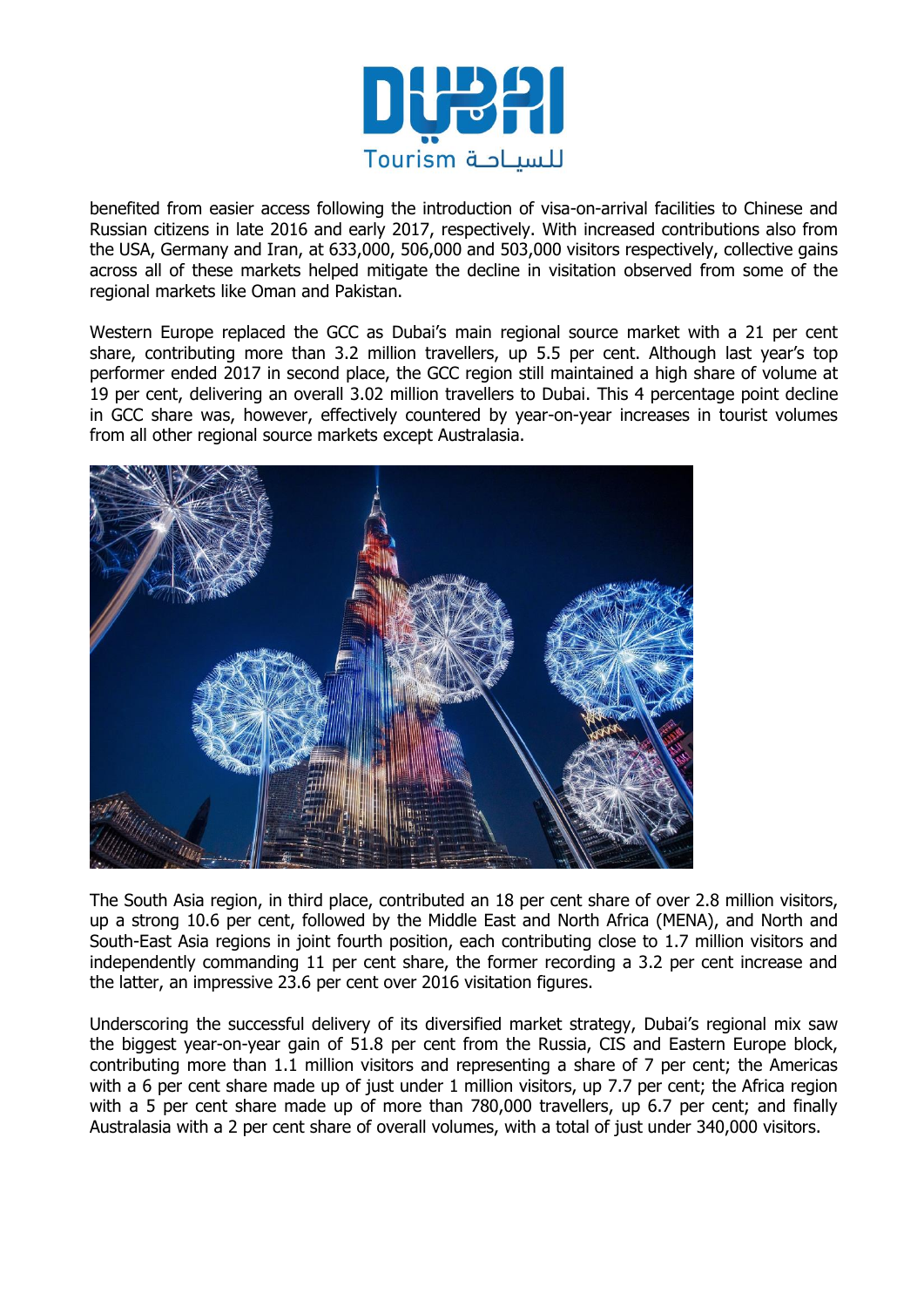

**His Excellency Helal Saeed Almarri** continued: "Dubai's strong performance in 2017 can be attributed to the effectiveness of Dubai Tourism's three-pronged strategic framework, focused on market diversity, agility and personalisation in outreach, and continuous proposition evolution. Through the past year, our numbers demonstrate our growing destination appeal and competitiveness, mitigating single-market exposure – none of which would be possible without the strength of our partnerships across the government, public and private sectors. Going forward, this commitment to collaboration across our tourism ecosystem stakeholders is crucial as we work towards our shared goals."



Supporting the city"s priority agenda to always offer something new, unique and world-class to every global traveller, 2017 saw further strides made in broadening Dubai's appeal to a wide spectrum of visitors. The city's newest beachfront district, La Mer, opened to provide families with a new hotspot for dining, playing and unwinding, while Etihad Museum was inaugurated to give the culturally curious an enriching overview of the birth of the United Arab Emirates and the fathers of the nation. Meanwhile, Dubai's new era of live entertainment saw yet another boost with the inauguration of La Perle, the region's first resident theatrical show, performed in a state-ofthe-art aqua theatre in Habtoor City. This came on the back of the 2016 opening of Dubai Opera, which continued to go from strength to strength with a packed calendar of performances by international artists and productions, further reflecting the evolution of the cultural and artistic offering in Dubai.

Dubai"s major theme parks – IMG Worlds of Adventures and Dubai Parks and Resorts (DPR) had their first full year of operations in 2017. Within Motiongate Dubai in DPR, exciting new IPs like Lionsgate zone opened, with one of the highlights being The World of Hunger Games. And continuing to enhance Dubai's attractiveness as a global shopping destination following its launch in December 2016, Dubai"s Retail Calendar saw both traffic and engagement across the 12 months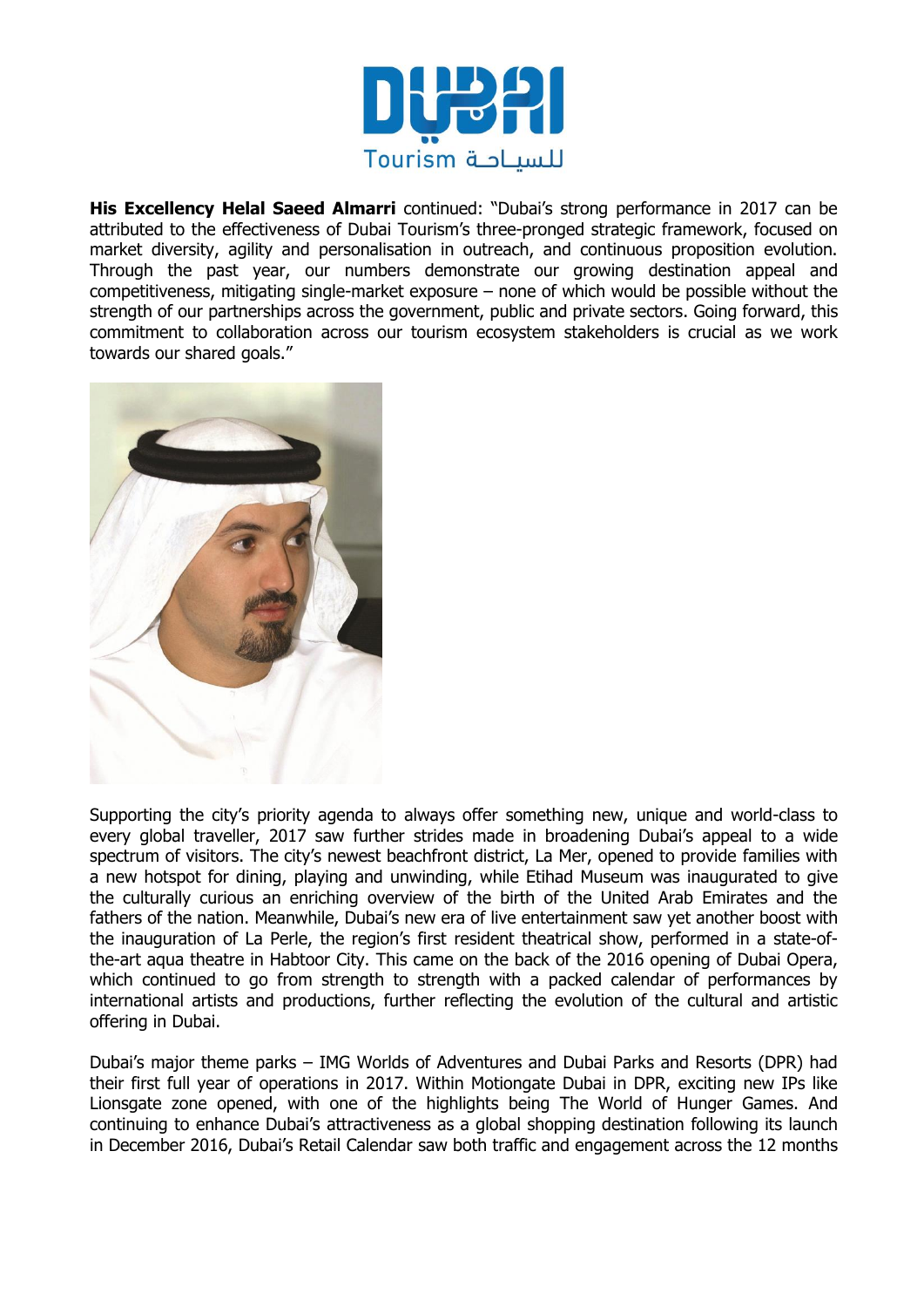

of shopping-related festivals, promotions and seasonal offer periods, mega-sales and clearance events, exclusive retail experiences and activations.

Among the openings towards the end of the year were Dubai Frame and Dubai Safari, both already proving to be popular and the former generating the most impressions ever seen on Dubai Tourism"s Instagram page. New destination offerings coming online in 2018 include sections of the Dubai Historic District, giving visitors an immersion into the rich history of the emirate, glimpses of how people used to live and work, and traditions and customs that remain to this day. Enhancements will also continue to be made to the compelling outdoor lifestyle offering in Hatta, which is rapidly becoming a hotspot for thrill-seekers and nature-lovers. To add to the mix is UAE"s first national park, Al Marmoum, which launched at the beginning of 2018, providing an opportunity for tourists to interact, learn and appreciate the wildlife flora and fauna of the emirate. With more options for visitors, combined with key fundamentals and the UAE"s status as the second ranked country globally for safety and security, according to the World Economic Forum's Travel and Tourism Competitiveness Report, a firm path has been set for further growth in visitation numbers.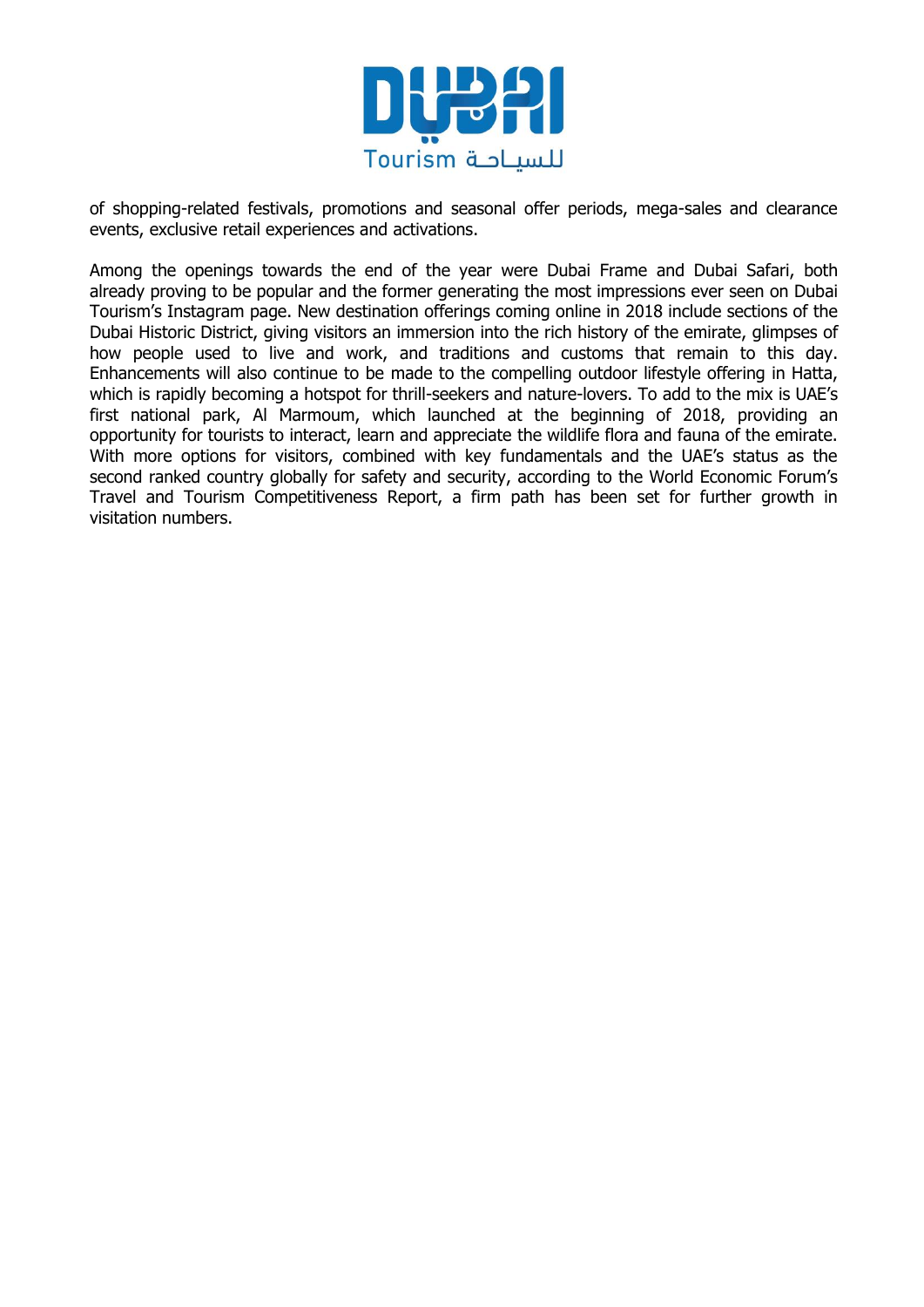

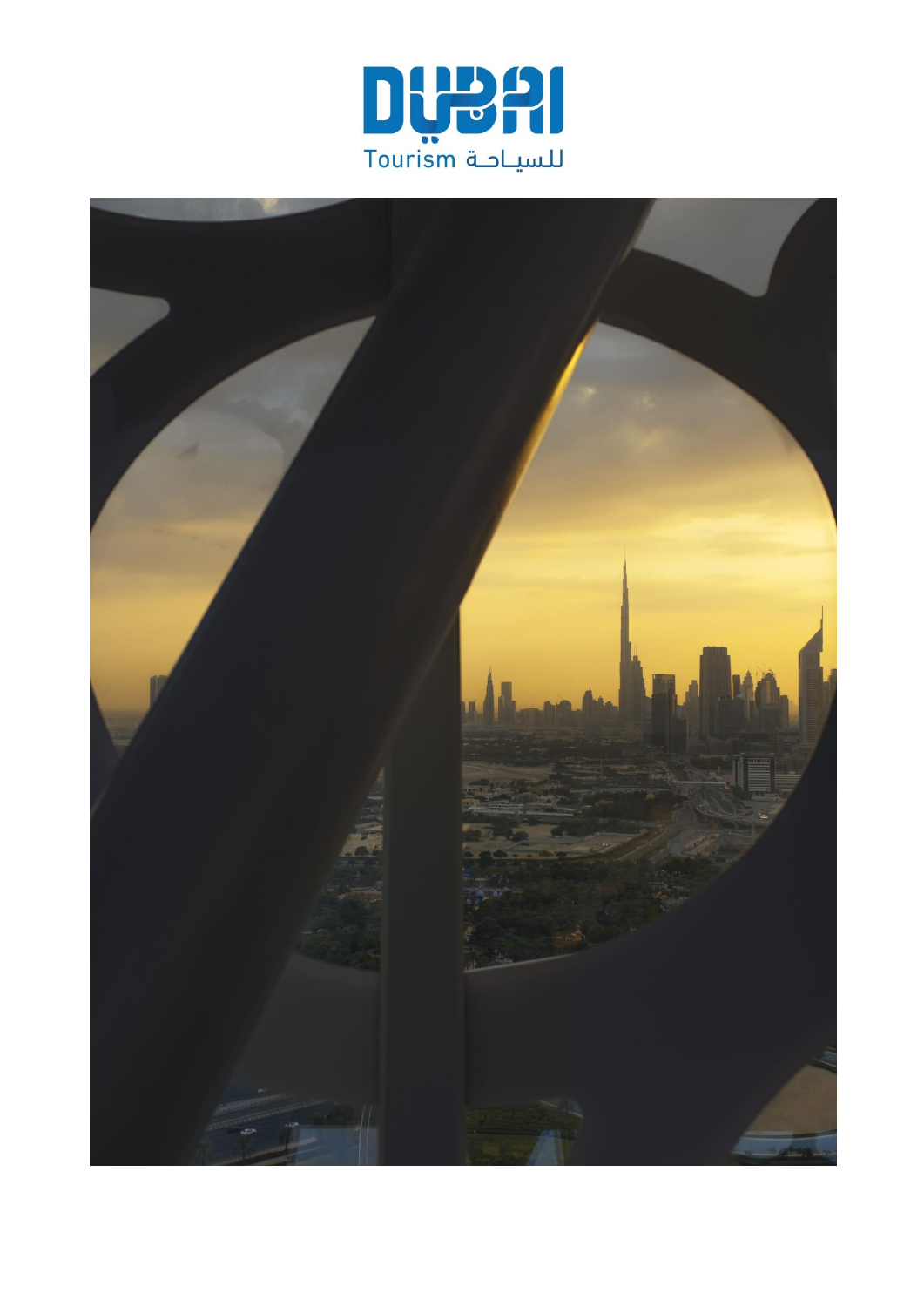

As another key aspect of the emirate's strong tourism appeal, Dubai's hospitality sector continued to make further strides in expanding its offering to match the evolving needs of visitors, both in terms of scale and breadth. By the end of 2017, a total of 107,431 keys were available across all hotel and hotel apartment establishments, representing growth of 4 per cent on the previous year. Within this, the most significant expansion of inventory came within the 4-star segment, with a 10 per cent increase to 25,289 rooms. Internationally-branded properties that opened in 2017 included The St. Regis Dubai, Al Habtoor Polo Resort & Club, Bulgari Resort Dubai and Renaissance Downtown Hotel, while home-grown brands continued to play an important role, with Rove Trade Centre, The Address Boulevard and Five Palm Jumeirah Dubai all being very popular choices for international travellers.

Key to repeat visitation and ensuring Dubai creates advocates for the city are delivering consistently high levels of satisfaction across the visitor experience. Through a robust regular International Visitors Survey (DIVS), key aspects of the experience of thousands of tourists throughout the year are measured, across every key touch point throughout their Dubai destination experience. Reflecting the city's ability to deliver on its brand promise, Dubai has consistently registered exceptionally high satisfaction levels, with the overwhelming majority of visitors likely to promote or actively advocate Dubai to their friends and family.



**His Excellency Helal Saeed Almarri** concluded: "As we work to establish Dubai as the most recommended city in the world, our focus is firmly on driving advocacy as a key component of our strategy towards sustained tourism growth. Assisted by comprehensive systems for monitoring and gauging traveller sentiment with regard to every aspect of the Dubai experience, our priority is to continuously build on our performance, making the necessary adjustments and improvements across all areas to guarantee the satisfaction of our visitors and ensure they become positive and active ambassadors of our city.